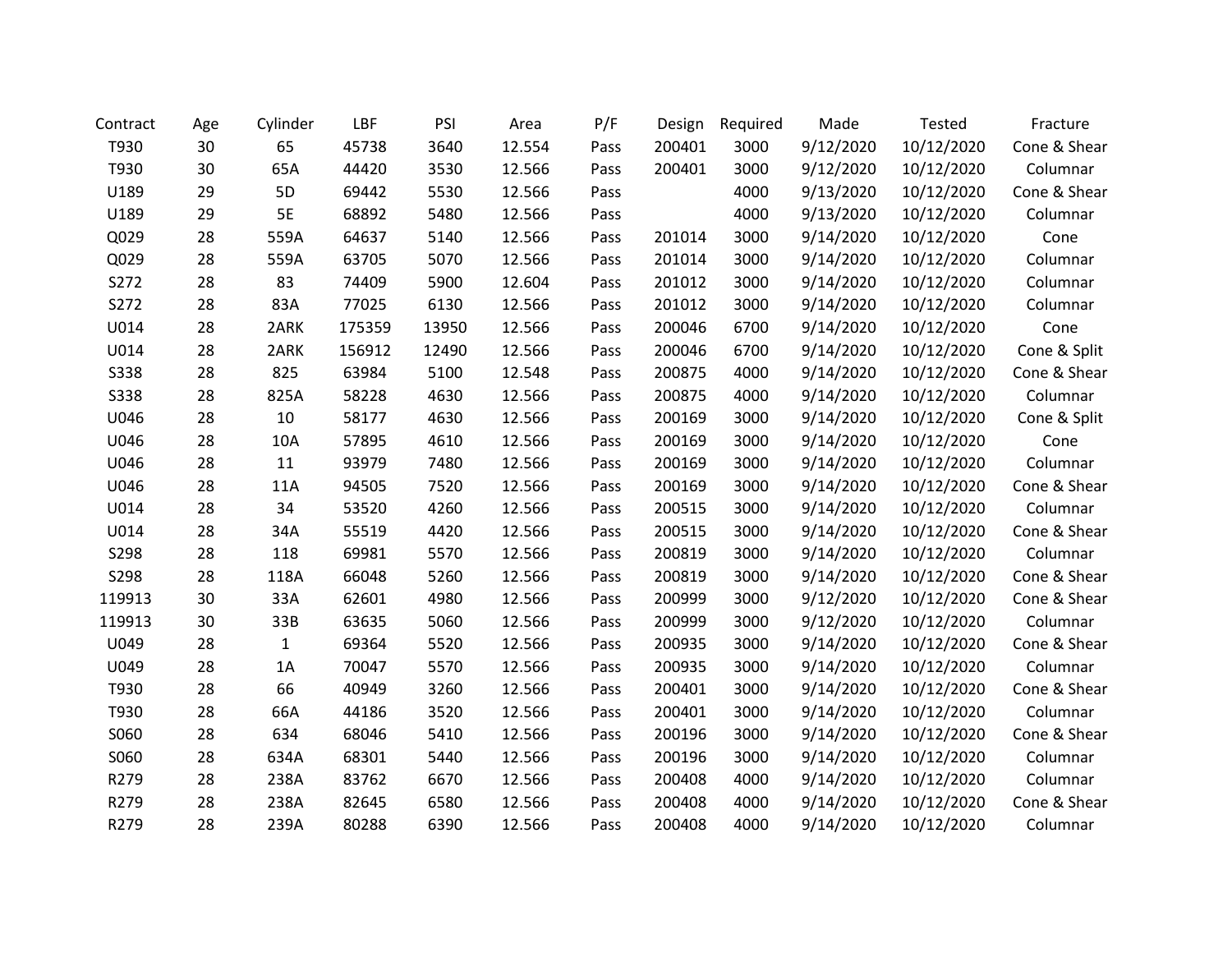| R279 | 28 | 239A | 80649 | 6420 | 12.566 | Pass | 200408 | 4000 | 9/14/2020 | 10/12/2020 | Cone & Shear |
|------|----|------|-------|------|--------|------|--------|------|-----------|------------|--------------|
| R279 | 28 | 240A | 73406 | 5840 | 12.566 | Pass | 200408 | 4000 | 9/14/2020 | 10/12/2020 | Cone & Shear |
| R279 | 28 | 240A | 73577 | 5860 | 12.566 | Pass | 200408 | 4000 | 9/14/2020 | 10/12/2020 | Cone & Shear |
| S300 | 28 | 33   | 69762 | 5550 | 12.566 | Pass |        | 3000 | 9/14/2020 | 10/12/2020 | Columnar     |
| S300 | 28 | 33A  | 66909 | 5320 | 12.566 | Pass |        | 3000 | 9/14/2020 | 10/12/2020 | Columnar     |
| S060 | 28 | 140  | 76749 | 6110 | 12.566 | Pass | 200199 | 4000 | 9/14/2020 | 10/12/2020 | Columnar     |
| S060 | 28 | 140A | 87628 | 6970 | 12.566 | Pass | 200199 | 4000 | 9/14/2020 | 10/12/2020 | Cone & Shear |
| S060 | 28 | 141  | 74829 | 5950 | 12.566 | Pass | 200199 | 4000 | 9/14/2020 | 10/12/2020 | Columnar     |
| S060 | 28 | 141A | 92057 | 7330 | 12.566 | Pass | 200199 | 4000 | 9/14/2020 | 10/12/2020 | Columnar     |
| S060 | 28 | 142  | 81827 | 6510 | 12.566 | Pass | 200199 | 4000 | 9/14/2020 | 10/12/2020 | Cone & Shear |
| S060 | 28 | 142A | 73605 | 5860 | 12.566 | Pass | 200199 | 4000 | 9/14/2020 | 10/12/2020 | Cone & Shear |
| S060 | 28 | 143  | 72832 | 5800 | 12.566 | Pass | 200199 | 4000 | 9/14/2020 | 10/12/2020 | Cone & Shear |
| S060 | 28 | 143A | 80467 | 6400 | 12.566 | Pass | 200199 | 4000 | 9/14/2020 | 10/12/2020 | Columnar     |
| S060 | 28 | 144  | 80093 | 6370 | 12.566 | Pass | 200199 | 4000 | 9/14/2020 | 10/12/2020 | Cone & Split |
| S060 | 28 | 144A | 88577 | 7050 | 12.566 | Pass | 200199 | 4000 | 9/14/2020 | 10/12/2020 | Columnar     |
| S060 | 28 | 145  | 81075 | 6450 | 12.566 | Pass | 200199 | 4000 | 9/14/2020 | 10/12/2020 | Cone & Shear |
| S060 | 28 | 145A | 84644 | 6740 | 12.566 | Pass | 200199 | 4000 | 9/14/2020 | 10/12/2020 | Cone & Shear |
| S060 | 28 | 146  | 70596 | 5590 | 12.629 | Pass | 200199 | 4000 | 9/14/2020 | 10/12/2020 | Cone & Split |
| S060 | 28 | 146A | 83518 | 6650 | 12.566 | Pass | 200199 | 4000 | 9/14/2020 | 10/12/2020 | Cone         |
| S060 | 28 | 147  | 82085 | 6530 | 12.566 | Pass | 200199 | 4000 | 9/14/2020 | 10/12/2020 | Columnar     |
| S060 | 28 | 147A | 78142 | 6220 | 12.566 | Pass | 200199 | 4000 | 9/14/2020 | 10/12/2020 | Cone         |
| S060 | 28 | 148  | 95349 | 7590 | 12.566 | Pass | 200199 | 4000 | 9/14/2020 | 10/12/2020 | Columnar     |
| S060 | 28 | 148A | 83135 | 6620 | 12.566 | Pass | 200199 | 4000 | 9/14/2020 | 10/12/2020 | Cone         |
| S060 | 28 | 149  | 83226 | 6620 | 12.566 | Pass | 200199 | 4000 | 9/14/2020 | 10/12/2020 | Cone         |
| S060 | 28 | 149A | 74939 | 5960 | 12.566 | Pass | 200199 | 4000 | 9/14/2020 | 10/12/2020 | Cone & Shear |
| S060 | 28 | 150  | 83406 | 6640 | 12.566 | Pass | 200199 | 4000 | 9/14/2020 | 10/12/2020 | Cone         |
| S060 | 28 | 150A | 80153 | 6380 | 12.566 | Pass | 200199 | 4000 | 9/14/2020 | 10/12/2020 | Columnar     |
| S060 | 28 | 151  | 74003 | 5890 | 12.566 | Pass | 200199 | 4000 | 9/14/2020 | 10/12/2020 | Cone & Shear |
| S060 | 28 | 151A | 75355 | 6000 | 12.566 | Pass | 200199 | 4000 | 9/14/2020 | 10/12/2020 | Cone & Shear |
| S060 | 28 | 152  | 84635 | 6740 | 12.566 | Pass | 200199 | 4000 | 9/14/2020 | 10/12/2020 | Cone & Shear |
| S060 | 28 | 152A | 80263 | 6390 | 12.566 | Pass | 200199 | 4000 | 9/14/2020 | 10/12/2020 | Cone         |
| S060 | 28 | 153  | 90280 | 7180 | 12.566 | Pass | 200199 | 4000 | 9/14/2020 | 10/12/2020 | Cone & Shear |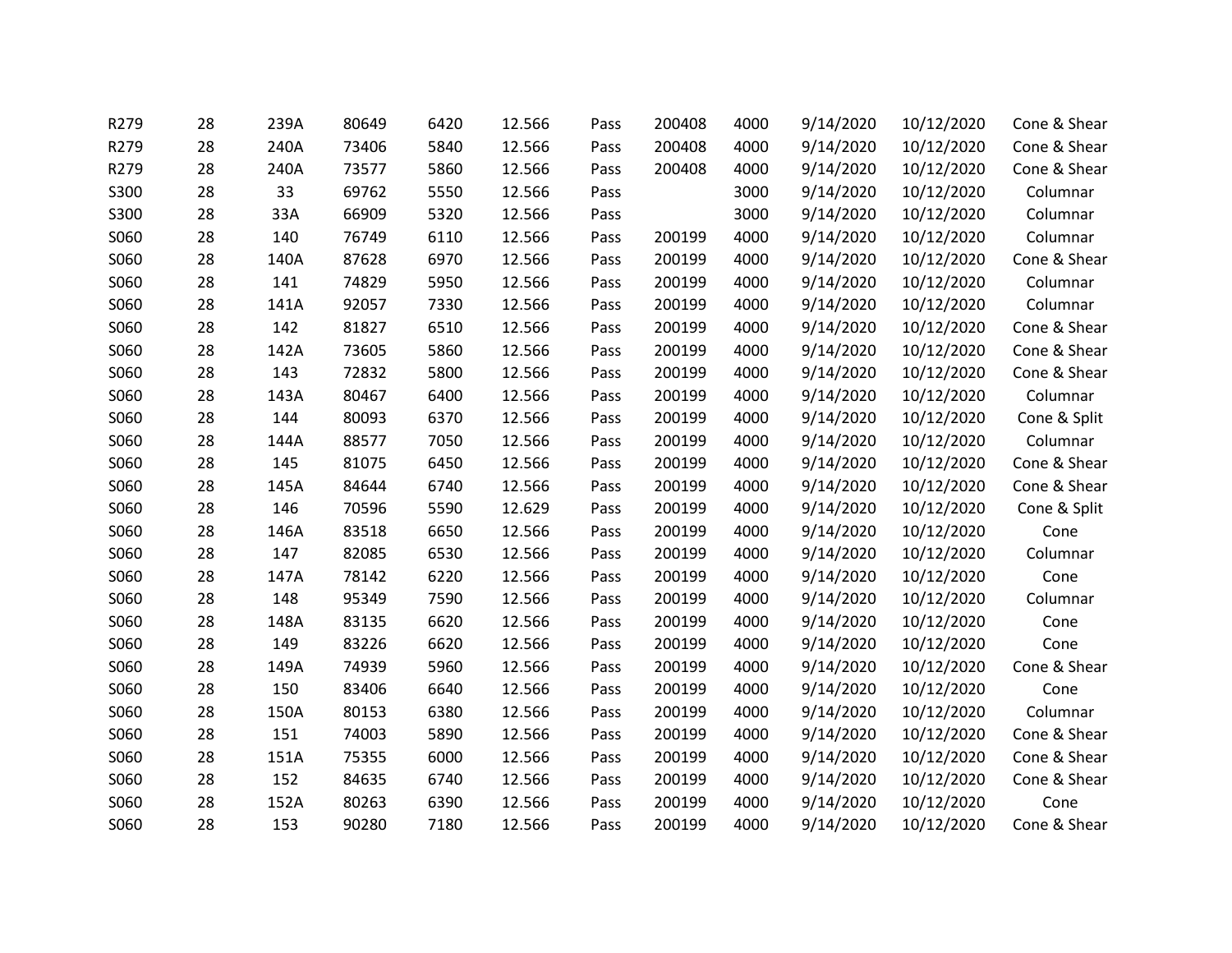| S060   | 28 | 153A         | 74665  | 5940  | 12.566 | Pass | 200199       | 4000 | 9/14/2020 | 10/12/2020 | Columnar     |
|--------|----|--------------|--------|-------|--------|------|--------------|------|-----------|------------|--------------|
| S060   | 28 | 154          | 75075  | 5970  | 12.566 | Pass | 200199       | 4000 | 9/14/2020 | 10/12/2020 | Columnar     |
| S060   | 28 | 154A         | 94125  | 7490  | 12.566 | Pass | 200199       | 4000 | 9/14/2020 | 10/12/2020 | Cone         |
| S202   | 28 | 251          | 66593  | 5300  | 12.566 | Pass | 200753       | 4000 | 9/14/2020 | 10/12/2020 | Cone         |
| S202   | 28 | 251A         | 68893  | 5480  | 12.566 | Pass | 200753       | 4000 | 9/14/2020 | 10/12/2020 | Cone         |
| S202   | 28 | 252          | 61710  | 4900  | 12.604 | Pass | 200150       | 3000 | 9/14/2020 | 10/12/2020 | Cone & Split |
| S202   | 28 | 252A         | 65424  | 5210  | 12.566 | Pass | 200150       | 3000 | 9/14/2020 | 10/12/2020 | Cone         |
| T336   | 28 | 70           | 98949  | 7860  | 12.592 | Pass | 201031       | 4500 | 9/14/2020 | 10/12/2020 | Cone & Shear |
| T336   | 28 | 70A          | 101104 | 8050  | 12.566 | Pass | 201031       | 4500 | 9/14/2020 | 10/12/2020 | Cone         |
| T336   | 28 | 71           | 109212 | 8760  | 12.472 | Pass | 201031       | 4500 | 9/14/2020 | 10/12/2020 | Cone         |
| T336   | 28 | 71A          | 110093 | 8760  | 12.566 | Pass | 201031       | 4500 | 9/14/2020 | 10/12/2020 | Cone         |
| T154   | 30 | 10           | 86556  | 6870  | 12.598 | Pass | 19345        | 3000 | 9/12/2020 | 10/12/2020 | Columnar     |
| T154   | 30 | 10A          | 88222  | 7020  | 12.566 | Pass | 19345        | 3000 | 9/12/2020 | 10/12/2020 | Cone         |
| T154   | 28 | 11           | 40186  | 3200  | 12.566 | Pass | 19345        | 3000 | 9/14/2020 | 10/12/2020 | Cone & Shear |
| T154   | 28 | 11A          | 48161  | 3830  | 12.566 | Pass | 19345        | 3000 | 9/14/2020 | 10/12/2020 | Cone & Shear |
| DB1601 | 30 | 185          | 84871  | 6750  | 12.566 | Pass | 200936       | 3000 | 9/12/2020 | 10/12/2020 | Cone         |
| DB1601 | 30 | 185A         | 81606  | 6490  | 12.566 | Pass | 200936       | 3000 | 9/12/2020 | 10/12/2020 | Cone & Shear |
| DB1601 | 28 | 186          | 78755  | 6270  | 12.566 | Pass | 200936       | 3000 | 9/14/2020 | 10/12/2020 | Cone         |
| DB1601 | 28 | 186A         | 99616  | 7930  | 12.566 | Pass | 200936       | 3000 | 9/14/2020 | 10/12/2020 | Cone         |
| R274   | 28 | 37           | 49714  | 3970  | 12.535 | Pass | 200189       | 3000 | 9/14/2020 | 10/12/2020 | Cone & Shear |
| R274   | 28 | 37A          | 47698  | 3800  | 12.566 | Pass | 200189       | 3000 | 9/14/2020 | 10/12/2020 | Cone & Shear |
| 125186 | 28 | 39           | 56694  | 4510  | 12.566 | Pass | 200065       | 3000 | 9/14/2020 | 10/12/2020 | Columnar     |
| 125186 | 28 | 39A          | 55104  | 4390  | 12.566 | Pass | 200065       | 3000 | 9/14/2020 | 10/12/2020 | Columnar     |
| U155   | 30 | 9            | 87965  | 7000  | 12.566 | Pass | <b>GROUT</b> | 3000 | 9/12/2020 | 10/12/2020 | Columnar     |
| U155   | 30 | <b>9A</b>    | 104966 | 8350  | 12.566 | Pass | <b>GROUT</b> | 3000 | 9/12/2020 | 10/12/2020 | Columnar     |
| U155   | 28 | 10           | 132203 | 10520 | 12.566 | Pass | <b>GROUT</b> | 3000 | 9/14/2020 | 10/12/2020 | Cone         |
| U155   | 28 | 10A          | 118342 | 9420  | 12.566 | Pass | <b>GROUT</b> | 3000 | 9/14/2020 | 10/12/2020 | Cone & Shear |
| U061   | 28 | 2A           | 67307  | 5360  | 12.566 | Pass | 200067       | 3000 | 9/14/2020 | 10/12/2020 | Cone & Shear |
| U061   | 28 | 2A           | 64504  | 5130  | 12.566 | Pass | 200067       | 3000 | 9/14/2020 | 10/12/2020 | Cone         |
| U118   | 28 | $\mathbf{1}$ | 60322  | 4800  | 12.566 | Pass | 200505       | 3000 | 9/14/2020 | 10/12/2020 | Cone         |
| U118   | 28 | 1A           | 63272  | 5040  | 12.566 | Pass | 200505       | 3000 | 9/14/2020 | 10/12/2020 | Columnar     |
| T284   | 28 | 12           | 140674 | 11190 | 12.566 | Pass | 200846       | 4000 | 9/14/2020 | 10/12/2020 | Cone         |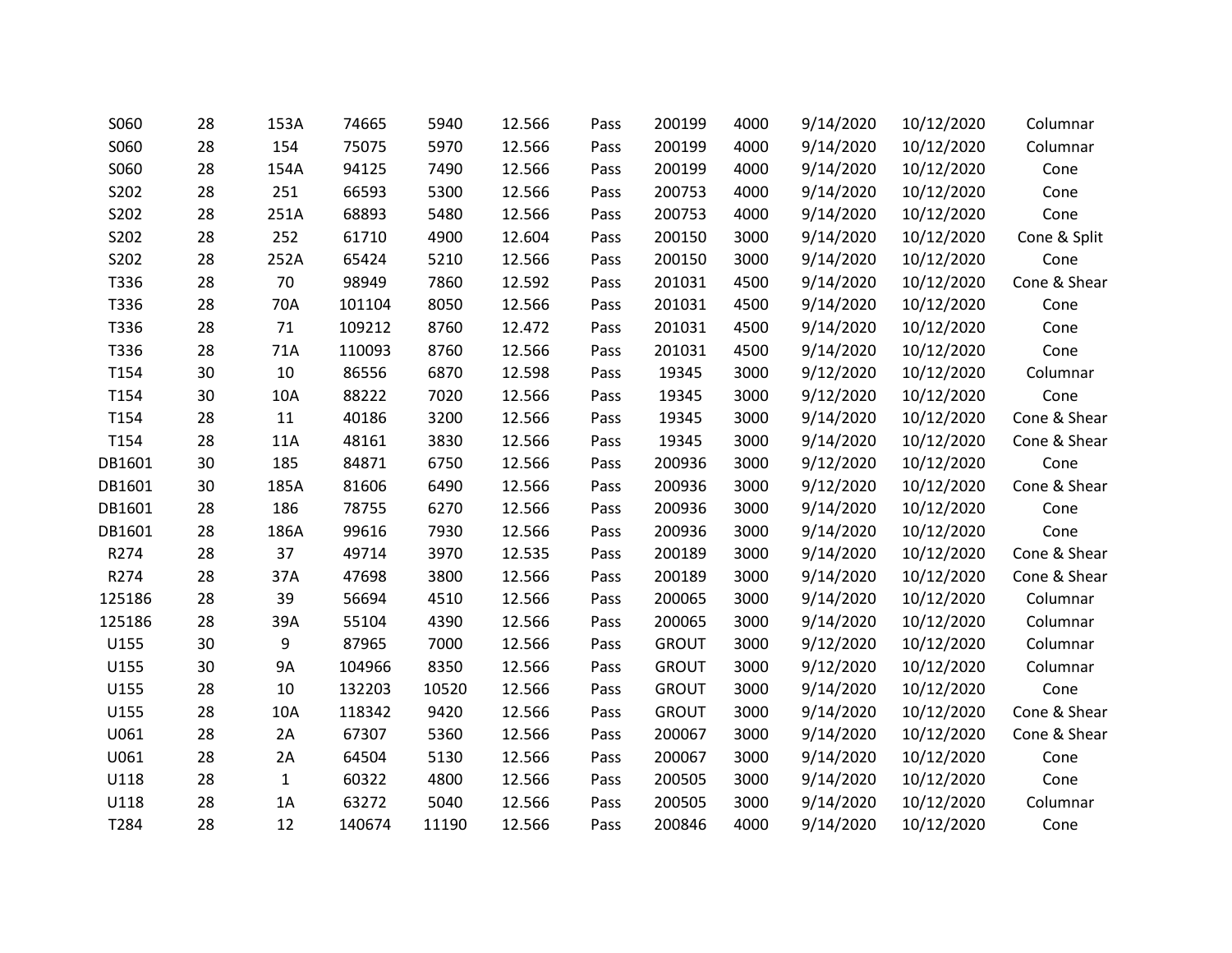| T284        | 28 | 12A  | 100693 | 8010  | 12.566 | Pass | 200846 | 4000 | 9/14/2020 | 10/12/2020 | Cone & Split |
|-------------|----|------|--------|-------|--------|------|--------|------|-----------|------------|--------------|
| DB1801      | 28 | 328  | 91823  | 7310  | 12.566 | Pass | 200392 | 3000 | 9/14/2020 | 10/12/2020 | Cone         |
| DB1801      | 28 | 328A | 97894  | 7790  | 12.566 | Pass | 200392 | 3000 | 9/14/2020 | 10/12/2020 | Cone         |
| DB1801      | 28 | 329  | 76468  | 6090  | 12.566 | Pass | 200393 | 3000 | 9/14/2020 | 10/12/2020 | Cone & Shear |
| DB1801      | 28 | 329A | 75418  | 6000  | 12.566 | Pass | 200393 | 3000 | 9/14/2020 | 10/12/2020 | Cone & Shear |
| DB1801      | 28 | 330  | 52190  | 4150  | 12.566 | Pass | 200169 | 3000 | 9/14/2020 | 10/12/2020 | Columnar     |
| DB1801      | 28 | 330A | 51906  | 4130  | 12.566 | Pass | 200169 | 3000 | 9/14/2020 | 10/12/2020 | Columnar     |
| U071        | 28 | 2B   | 125680 | 10000 | 12.566 | Pass | 200140 | 3000 | 9/14/2020 | 10/12/2020 | Cone         |
| U071        | 28 | 2C   | 125832 | 10010 | 12.566 | Pass | 200140 | 3000 | 9/14/2020 | 10/12/2020 | Cone & Shear |
| 121512      | 5  | 5B   | 49992  | 3980  | 12.566 | Pass | 200110 | 3000 | 10/7/2020 | 10/12/2020 | Cone & Shear |
| 121512      | 5  | 5C   | 52770  | 4200  | 12.566 | Pass | 200110 | 3000 | 10/7/2020 | 10/12/2020 | Columnar     |
| R136        | 5  | SP5B | 47585  | 3790  | 12.566 | Pass | 200199 | 3000 | 10/7/2020 | 10/12/2020 | Columnar     |
| T925        | 28 | 28   | 58573  | 4660  | 12.566 | Pass | 200862 | 3000 | 9/15/2020 | 10/13/2020 | Cone & Shear |
| T925        | 28 | 28A  | 60400  | 4810  | 12.566 | Pass | 200862 | 3000 | 9/15/2020 | 10/13/2020 | Cone         |
| <b>S338</b> | 28 | 826  | 78690  | 6260  | 12.566 | Pass | 200875 | 4000 | 9/15/2020 | 10/13/2020 | Cone & Shear |
| <b>S338</b> | 28 | 826A | 76656  | 6100  | 12.566 | Pass | 200875 | 4000 | 9/15/2020 | 10/13/2020 | Cone         |
| T925        | 28 | 201  | 63952  | 5090  | 12.566 | Pass | 200862 | 3000 | 9/15/2020 | 10/13/2020 | Cone & Shear |
| T925        | 28 | 201A | 62860  | 5000  | 12.566 | Pass | 200862 | 3000 | 9/15/2020 | 10/13/2020 | Cone         |
| T930        | 28 | 67   | 43755  | 3480  | 12.566 | Pass | 200401 | 3000 | 9/15/2020 | 10/13/2020 | Cone & Shear |
| T930        | 28 | 67A  | 43484  | 3460  | 12.566 | Pass | 200401 | 3000 | 9/15/2020 | 10/13/2020 | Cone & Shear |
| <b>S338</b> | 28 | 226  | 73976  | 5890  | 12.566 | Pass | 200337 | 3000 | 9/15/2020 | 10/13/2020 | Cone         |
| <b>S338</b> | 28 | 226A | 71486  | 5690  | 12.566 | Pass | 200337 | 3000 | 9/15/2020 | 10/13/2020 | Cone         |
| S060        | 28 | 635  | 78321  | 6230  | 12.566 | Pass | 200196 | 3000 | 9/15/2020 | 10/13/2020 | Cone         |
| S060        | 28 | 635A | 70712  | 5630  | 12.566 | Pass | 200196 | 3000 | 9/15/2020 | 10/13/2020 | Cone         |
| R279        | 28 | 241A | 51353  | 4090  | 12.566 | Pass | 200178 | 3000 | 9/15/2020 | 10/13/2020 | Cone & Shear |
| R279        | 28 | 241A | 52038  | 4140  | 12.566 | Pass | 200178 | 3000 | 9/15/2020 | 10/13/2020 | Cone         |
| S300        | 28 | 34   | 75622  | 6020  | 12.566 | Pass | 200150 | 3000 | 9/15/2020 | 10/13/2020 | Cone         |
| S300        | 28 | 34A  | 82235  | 6540  | 12.566 | Pass | 200150 | 3000 | 9/15/2020 | 10/13/2020 | Cone         |
| T336        | 28 | 72   | 74711  | 5950  | 12.566 | Pass | 200169 | 3000 | 9/15/2020 | 10/13/2020 | Cone         |
| T336        | 28 | 72A  | 68516  | 5450  | 12.566 | Pass | 200169 | 3000 | 9/15/2020 | 10/13/2020 | Cone & Shear |
| T011        | 28 | 67   | 61544  | 4950  | 12.441 | Pass | 200763 | 3000 | 9/15/2020 | 10/13/2020 | Shear        |
| T011        | 28 | 67A  | 60409  | 4810  | 12.566 | Pass | 200763 | 3000 | 9/15/2020 | 10/13/2020 | Cone & Split |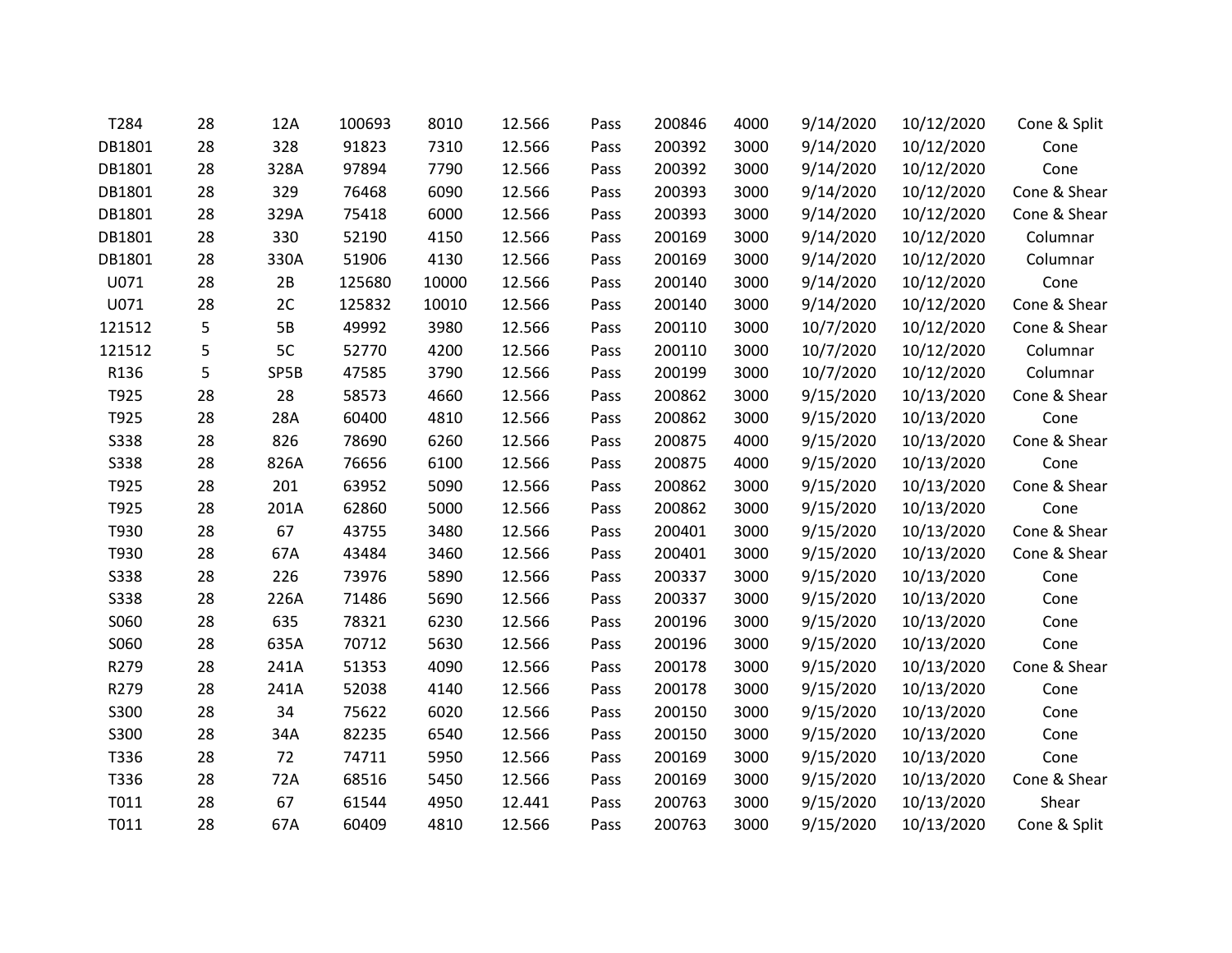| T154   | 28 | 12             | 68391  | 5440  | 12.566 | Pass | 19345          | 3000 | 9/15/2020 | 10/13/2020 | Columnar     |
|--------|----|----------------|--------|-------|--------|------|----------------|------|-----------|------------|--------------|
| T154   | 28 | 12A            | 79538  | 6330  | 12.566 | Pass | 19345          | 3000 | 9/15/2020 | 10/13/2020 | Cone & Shear |
| U046   | 28 | 12             | 65584  | 5210  | 12.598 | Pass | 200169         | 3000 | 9/15/2020 | 10/13/2020 | Columnar     |
| U046   | 28 | 12A            | 61728  | 4910  | 12.566 | Pass | 200169         | 3000 | 9/15/2020 | 10/13/2020 | Cone         |
| U227   | 28 | $\mathbf{1}$   | 55512  | 4410  | 12.598 | Pass | 200281         | 3000 | 9/15/2020 | 10/13/2020 | Columnar     |
| U227   | 28 | 1A             | 52617  | 4190  | 12.566 | Pass | 200281         | 3000 | 9/15/2020 | 10/13/2020 | Columnar     |
| DB1601 | 28 | 187            | 64413  | 5130  | 12.566 | Pass | 200339         | 3000 | 9/15/2020 | 10/13/2020 | Cone         |
| DB1601 | 28 | 187A           | 65021  | 5170  | 12.566 | Pass | 200339         | 3000 | 9/15/2020 | 10/13/2020 | Cone         |
| M089   | 28 | 266            | 44057  | 3510  | 12.566 | Pass | 201085         | 3000 | 9/15/2020 | 10/13/2020 | Cone         |
| M089   | 28 | 266A           | 85714  | 6820  | 12.566 | Pass | 201085         | 3000 | 9/15/2020 | 10/13/2020 | Cone         |
| S009   | 28 | 48A            | 83407  | 6640  | 12.566 | Pass | 200217         | 3000 | 9/15/2020 | 10/13/2020 | Columnar     |
| S009   | 28 | 48A            | 81414  | 6480  | 12.566 | Pass | 200217         | 3000 | 9/15/2020 | 10/13/2020 | Columnar     |
| S009   | 28 | 49A            | 62635  | 4980  | 12.566 | Pass | 200206         | 3000 | 9/15/2020 | 10/13/2020 | Cone & Shear |
| S009   | 28 | 49A            | 61909  | 4930  | 12.566 | Pass | 200206         | 3000 | 9/15/2020 | 10/13/2020 | Cone & Shear |
| U155   | 28 | 11             | 143415 | 11410 | 12.566 | Pass |                | 3000 | 9/15/2020 | 10/13/2020 | Cone         |
| U155   | 28 | 11A            | 120662 | 9600  | 12.566 | Pass |                | 3000 | 9/15/2020 | 10/13/2020 | Cone & Split |
| U087   | 28 | 15             | 70430  | 5600  | 12.566 | Pass | 200317         | 3000 | 9/15/2020 | 10/13/2020 | Cone & Shear |
| U087   | 28 | 15A            | 71688  | 5700  | 12.566 | Pass | 200317         | 3000 | 9/15/2020 | 10/13/2020 | Columnar     |
| T369   | 28 | 27             | 53909  | 4290  | 12.566 | Pass | 200630         | 3000 | 9/15/2020 | 10/13/2020 | Columnar     |
| T369   | 28 | 27A            | 53007  | 4220  | 12.566 | Pass | 200630         | 3000 | 9/15/2020 | 10/13/2020 | Columnar     |
| S272   | 28 | 84             | 81695  | 6500  | 12.566 | Pass | 201014         | 3000 | 9/15/2020 | 10/13/2020 | Cone         |
| S272   | 28 | 84A            | 86818  | 6910  | 12.566 | Pass | 201014         | 3000 | 9/15/2020 | 10/13/2020 | Cone         |
| U061   | 28 | 3A             | 75753  | 6030  | 12.566 | Pass | 20065          | 3000 | 9/15/2020 | 10/13/2020 | Cone & Shear |
| U061   | 28 | 3A             | 76561  | 6090  | 12.566 | Pass | 20065          | 3000 | 9/15/2020 | 10/13/2020 | Cone         |
| T014   | 28 | 86A            | 68212  | 5430  | 12.566 | Pass | 201065         | 3000 | 9/15/2020 | 10/13/2020 | Cone & Shear |
| T014   | 28 | 86A            | 71000  | 5650  | 12.566 | Pass | 201065         | 3000 | 9/15/2020 | 10/13/2020 | Cone & Split |
| U179   | 28 | $\mathbf{1}$   | 46588  | 3710  | 12.541 | Pass | <b>BAG MIX</b> | 3000 | 9/15/2020 | 10/13/2020 | Cone & Shear |
| U179   | 28 | 1A             | 47208  | 3760  | 12.566 | Pass | <b>BAG MIX</b> | 3000 | 9/15/2020 | 10/13/2020 | Columnar     |
| U118   | 28 | $\overline{2}$ | 67198  | 5360  | 12.541 | Pass | 200505         | 3000 | 9/15/2020 | 10/13/2020 | Cone & Shear |
| U118   | 28 | 2A             | 75148  | 5980  | 12.566 | Pass | 200505         | 3000 | 9/15/2020 | 10/13/2020 | Cone & Shear |
| P230   | 28 | 1935           | 62031  | 4940  | 12.566 | Pass | 200154         | 3000 | 9/15/2020 | 10/13/2020 | Columnar     |
| P230   | 28 | 1935A          | 63654  | 5070  | 12.566 | Pass | 200154         | 3000 | 9/15/2020 | 10/13/2020 | Columnar     |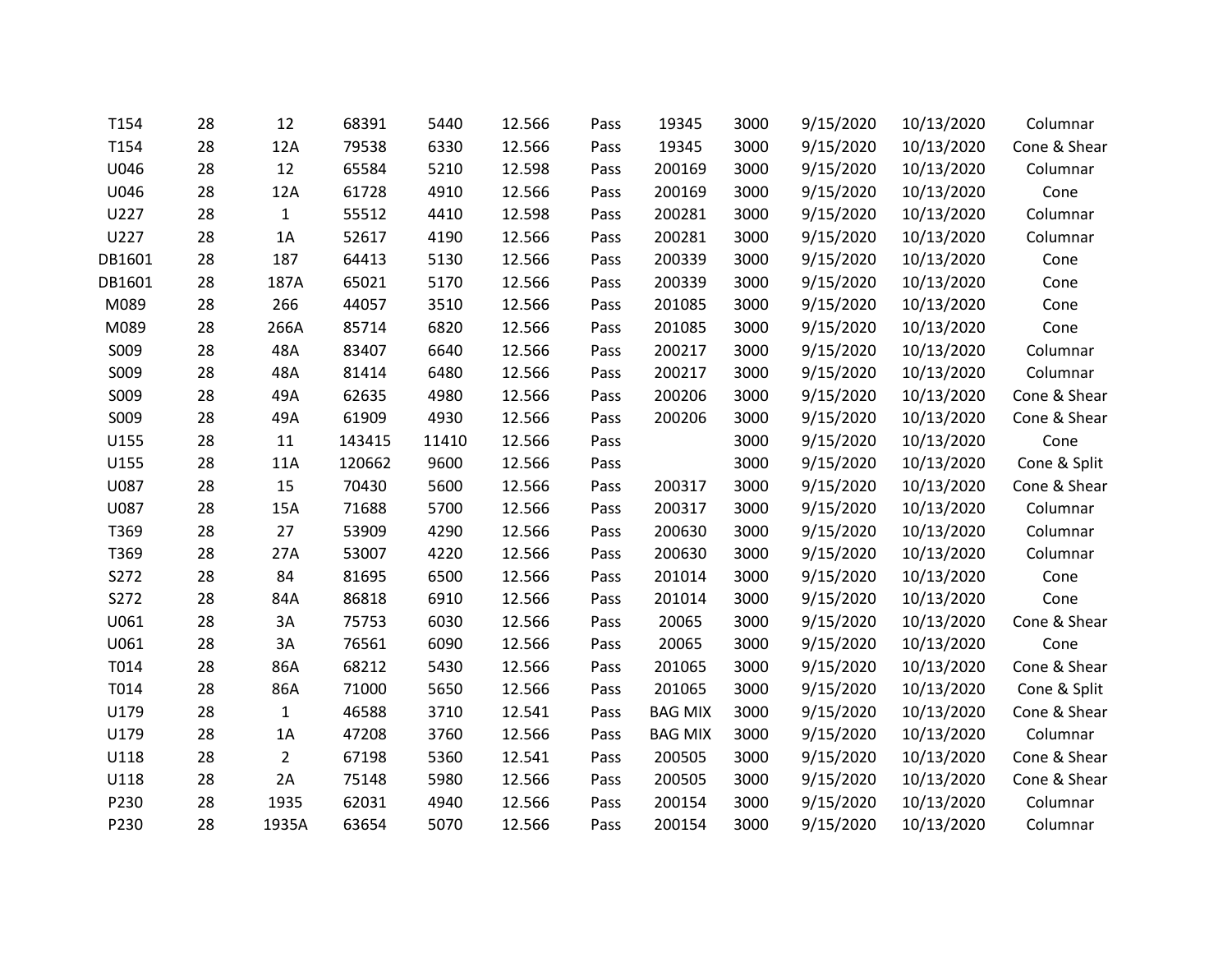| P230   | 28 | 1936  | 149892 | 5310  | 28.237 | Pass | 200884 | 3000 | 9/15/2020 | 10/13/2020 | Cone         |
|--------|----|-------|--------|-------|--------|------|--------|------|-----------|------------|--------------|
| P230   | 28 | 1936A | 153232 | 5420  | 28.274 | Pass | 200884 | 3000 | 9/15/2020 | 10/13/2020 | Columnar     |
| P230   | 28 | 1937  | 68341  | 5440  | 12.566 | Pass | 200154 | 3000 | 9/15/2020 | 10/13/2020 | Cone & Shear |
| P230   | 28 | 1937A | 68156  | 5420  | 12.566 | Pass | 200154 | 3000 | 9/15/2020 | 10/13/2020 | Cone         |
| P230   | 28 | 1938  | 67891  | 5400  | 12.566 | Pass | 200154 | 3000 | 9/15/2020 | 10/13/2020 | Shear        |
| P230   | 28 | 1938A | 70272  | 5590  | 12.566 | Pass | 200154 | 3000 | 9/15/2020 | 10/13/2020 | Shear        |
| DB1801 | 28 | 331   | 109303 | 8700  | 12.566 | Pass | 200392 | 3000 | 9/15/2020 | 10/13/2020 | Cone         |
| DB1801 | 28 | 331A  | 105216 | 8370  | 12.566 | Pass | 200392 | 3000 | 9/15/2020 | 10/13/2020 | Cone         |
| DB1801 | 28 | 332   | 72393  | 5760  | 12.566 | Pass | 200574 | 4000 | 9/15/2020 | 10/13/2020 | Cone         |
| DB1801 | 28 | 332A  | 74107  | 5900  | 12.566 | Pass | 200574 | 4000 | 9/15/2020 | 10/13/2020 | Columnar     |
| DB1801 | 28 | 334   | 84981  | 6760  | 12.566 | Pass | 200930 | 3000 | 9/15/2020 | 10/13/2020 | Columnar     |
| DB1801 | 28 | 334A  | 88724  | 7060  | 12.566 | Pass | 200930 | 3000 | 9/15/2020 | 10/13/2020 | Cone & Shear |
| DB1801 | 28 | 335   | 86969  | 6920  | 12.566 | Pass | 200392 | 3000 | 9/15/2020 | 10/13/2020 | Cone & Shear |
| DB1801 | 28 | 335A  | 93419  | 7430  | 12.566 | Pass | 200392 | 3000 | 9/15/2020 | 10/13/2020 | Cone         |
| DB1801 | 28 | 338   | 88946  | 7080  | 12.566 | Pass | 200392 | 4000 | 9/15/2020 | 10/13/2020 | Cone         |
| DB1801 | 28 | 338A  | 85261  | 6780  | 12.566 | Pass | 200392 | 4000 | 9/15/2020 | 10/13/2020 | Columnar     |
| Q029   | 28 | 560A  | 71438  | 5680  | 12.566 | Pass | 201013 | 3000 | 9/15/2020 | 10/13/2020 | Cone         |
| Q029   | 28 | 560A  | 77379  | 6160  | 12.566 | Pass | 201013 | 3000 | 9/15/2020 | 10/13/2020 | Cone & Shear |
| T358   | 14 | 5B    | 60034  | 4780  | 12.566 | Pass | 200196 | 3000 | 9/29/2020 | 10/13/2020 | Columnar     |
| T932   | 28 | 40    | 69530  | 5530  | 12.566 | Pass | 200178 | 3000 | 9/15/2020 | 10/13/2020 | Cone & Shear |
| T932   | 28 | 40A   | 48364  | 3850  | 12.566 | Pass | 200178 | 3000 | 9/15/2020 | 10/13/2020 | Columnar     |
| S060   | 14 | 156D  | 57258  | 4560  | 12.566 | Pass | 200199 | 4000 | 9/29/2020 | 10/13/2020 | Cone & Shear |
| S060   | 14 | 156E  | 61759  | 4910  | 12.566 | Pass | 200199 | 4000 | 9/29/2020 | 10/13/2020 | Columnar     |
| T336   | 28 | 118   | 187604 | 14930 | 12.566 | Pass | 200724 | 9000 | 9/15/2020 | 10/13/2020 | Columnar     |
| T336   | 28 | 118A  | 186542 | 14840 | 12.566 | Pass | 200724 | 9000 | 9/15/2020 | 10/13/2020 | Cone         |
| T336   | 28 | 119   | 178578 | 14210 | 12.566 | Pass | 200724 | 9000 | 9/15/2020 | 10/13/2020 | Columnar     |
| T336   | 28 | 119A  | 180783 | 14390 | 12.566 | Pass | 200724 | 9000 | 9/15/2020 | 10/13/2020 | Columnar     |
| T336   | 28 | 120   | 176381 | 14040 | 12.566 | Pass | 200724 | 9000 | 9/15/2020 | 10/13/2020 | Cone & Split |
| T336   | 28 | 120A  | 185176 | 14740 | 12.566 | Pass | 200724 | 9000 | 9/15/2020 | 10/13/2020 | Cone         |
| DB1801 | 28 | 333   | 66313  | 5280  | 12.566 | Pass | 200169 | 3000 | 9/15/2020 | 10/13/2020 | Cone         |
| DB1801 | 28 | 333A  | 66710  | 5310  | 12.566 | Pass | 200169 | 3000 | 9/15/2020 | 10/13/2020 | Columnar     |
| T925   | 28 | 29    | 73749  | 5870  | 12.566 | Pass | 200833 | 3000 | 9/16/2020 | 10/14/2020 | Cone & Shear |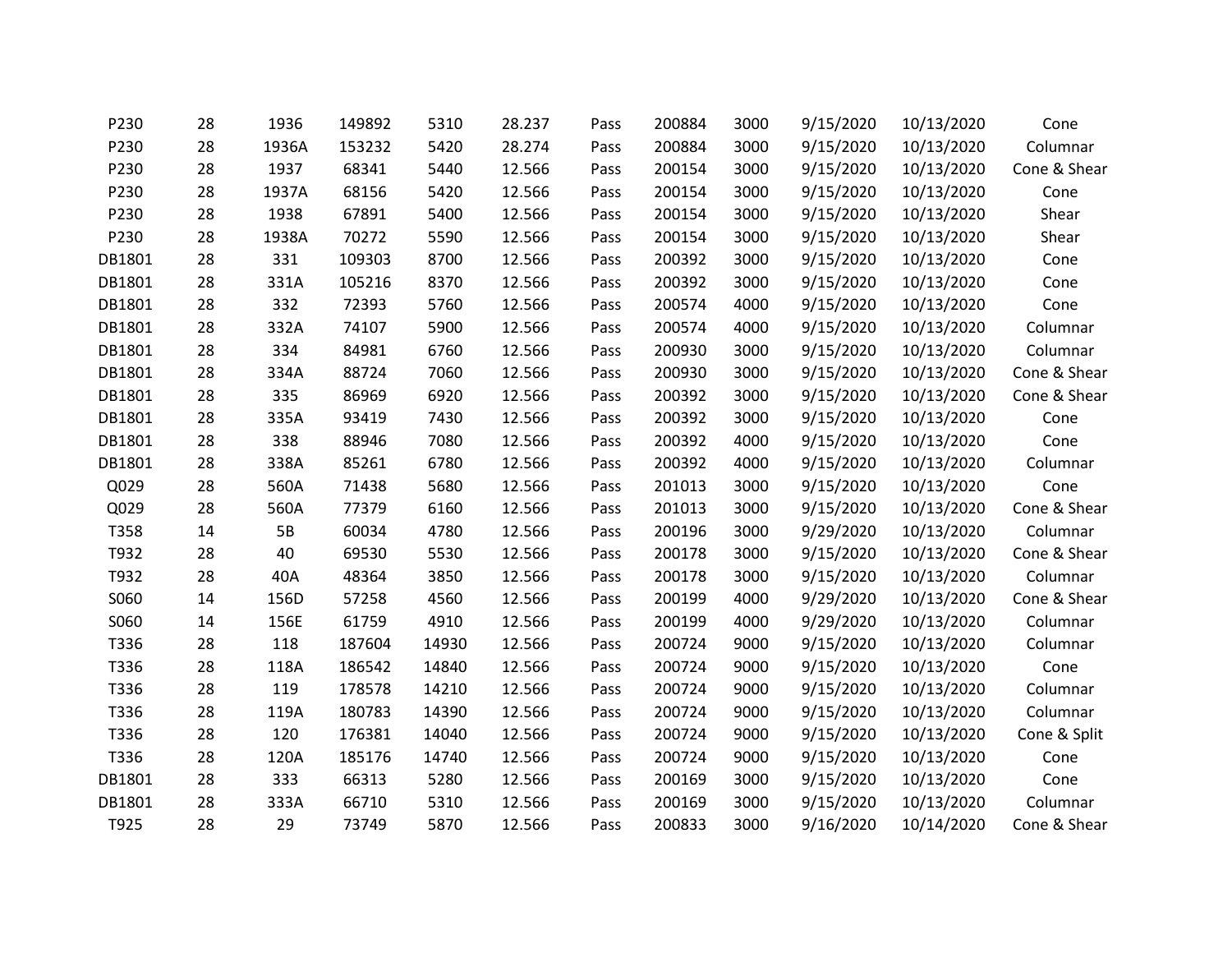| T925        | 28 | 29A     | 70779  | 5630  | 12.566 | Pass | 200833         | 3000 | 9/16/2020 | 10/14/2020 | Cone         |
|-------------|----|---------|--------|-------|--------|------|----------------|------|-----------|------------|--------------|
| T930        | 28 | 68      | 63496  | 5050  | 12.566 | Pass | 200401         | 3000 | 9/16/2020 | 10/14/2020 | Columnar     |
| T930        | 28 | 68A     | 56576  | 4500  | 12.566 | Pass | 200401         | 3000 | 9/16/2020 | 10/14/2020 | Cone         |
| S060        | 28 | 636     | 69018  | 5490  | 12.566 | Pass | 200196         | 3000 | 9/16/2020 | 10/14/2020 | Columnar     |
| S060        | 28 | 636A    | 70901  | 5640  | 12.566 | Pass | 200196         | 3000 | 9/16/2020 | 10/14/2020 | Cone         |
| R279        | 28 | 242A    | 78831  | 6250  | 12.61  | Pass | 200408         | 4000 | 9/16/2020 | 10/14/2020 | Cone         |
| R279        | 28 | 242A    | 86580  | 6890  | 12.566 | Pass | 200408         | 4000 | 9/16/2020 | 10/14/2020 | Cone & Shear |
| R279        | 28 | 243A    | 69751  | 5550  | 12.566 | Pass | 200408         | 4000 | 9/16/2020 | 10/14/2020 | Columnar     |
| R279        | 28 | 243A    | 70945  | 5650  | 12.566 | Pass | 200408         | 4000 | 9/16/2020 | 10/14/2020 | Columnar     |
| R279        | 28 | 244A    | 71844  | 5720  | 12.566 | Pass | 200408         | 4000 | 9/16/2020 | 10/14/2020 | Cone & Shear |
| R279        | 28 | 244A    | 73004  | 5810  | 12.566 | Pass | 200408         | 4000 | 9/16/2020 | 10/14/2020 | Cone & Shear |
| R279        | 28 | 245A    | 76640  | 6100  | 12.566 | Pass | 200408         | 4000 | 9/16/2020 | 10/14/2020 | Columnar     |
| R279        | 28 | 245A    | 74836  | 5960  | 12.566 | Pass | 200408         | 4000 | 9/16/2020 | 10/14/2020 | Cone & Shear |
| 111041      | 28 | $S-8$   | 71700  | 5710  | 12.566 | Pass | 200257         | 3000 | 9/16/2020 | 10/14/2020 | Cone         |
| 111041      | 28 | $S-8A$  | 73931  | 5880  | 12.566 | Pass | 200257         | 3000 | 9/16/2020 | 10/14/2020 | Columnar     |
| 111041      | 28 | $S-9$   | 66984  | 5330  | 12.566 | Pass | 200257         | 3000 | 9/16/2020 | 10/14/2020 | Cone         |
| 111041      | 28 | $S-9A$  | 73312  | 5830  | 12.566 | Pass | 200257         | 3000 | 9/16/2020 | 10/14/2020 | Columnar     |
| 111041      | 28 | $S-10$  | 84034  | 6690  | 12.566 | Pass | 200257         | 3000 | 9/16/2020 | 10/14/2020 | Columnar     |
| 111041      | 28 | $S-10A$ | 84624  | 6730  | 12.566 | Pass | 200257         | 3000 | 9/16/2020 | 10/14/2020 | Cone & Shear |
| T336        | 28 | 73      | 57874  | 4600  | 12.585 | Pass | 200169         | 3000 | 9/16/2020 | 10/14/2020 | Cone & Shear |
| T336        | 28 | 73A     | 53808  | 4280  | 12.566 | Pass | 200169         | 3000 | 9/16/2020 | 10/14/2020 | Cone & Shear |
| 150101      | 28 | 28A     | 47277  | 3770  | 12.554 | Pass | 17518          | 3000 | 9/16/2020 | 10/14/2020 | Cone & Split |
| 150101      | 28 | 28B     | 46813  | 3730  | 12.566 | Pass | 17518          | 3000 | 9/16/2020 | 10/14/2020 | Columnar     |
| S298        | 28 | 119     | 73311  | 5830  | 12.566 | Pass | 200819         | 3000 | 9/14/2020 | 10/14/2020 | Columnar     |
| S298        | 28 | 119A    | 72834  | 5800  | 12.566 | Pass | 200819         | 3000 | 9/14/2020 | 10/14/2020 | Cone         |
| T154        | 28 | 13      | 85705  | 6820  | 12.566 | Pass | 19345          | 3000 | 9/16/2020 | 10/14/2020 | Cone & Split |
| T154        | 28 | 13A     | 145560 | 11580 | 12.566 | Pass | 19345          | 3000 | 9/16/2020 | 10/14/2020 | Columnar     |
| T364        | 28 | 11      | 70543  | 5610  | 12.566 | Pass | <b>BAG MIX</b> | 3000 | 9/16/2020 | 10/14/2020 | Columnar     |
| T364        | 28 | 11A     | 43701  | 3480  | 12.566 | Pass | <b>BAG MIX</b> | 3000 | 9/16/2020 | 10/14/2020 | Cone & Shear |
| <b>S338</b> | 28 | 827     | 79167  | 6300  | 12.566 | Pass | 200875         | 4000 | 9/16/2020 | 10/14/2020 | Columnar     |
| <b>S338</b> | 28 | 827A    | 80515  | 6410  | 12.566 | Pass | 200875         | 4000 | 9/16/2020 | 10/14/2020 | Cone         |
| <b>S338</b> | 28 | 829     | 68535  | 5450  | 12.566 | Pass | 200331         | 4000 | 9/16/2020 | 10/14/2020 | Columnar     |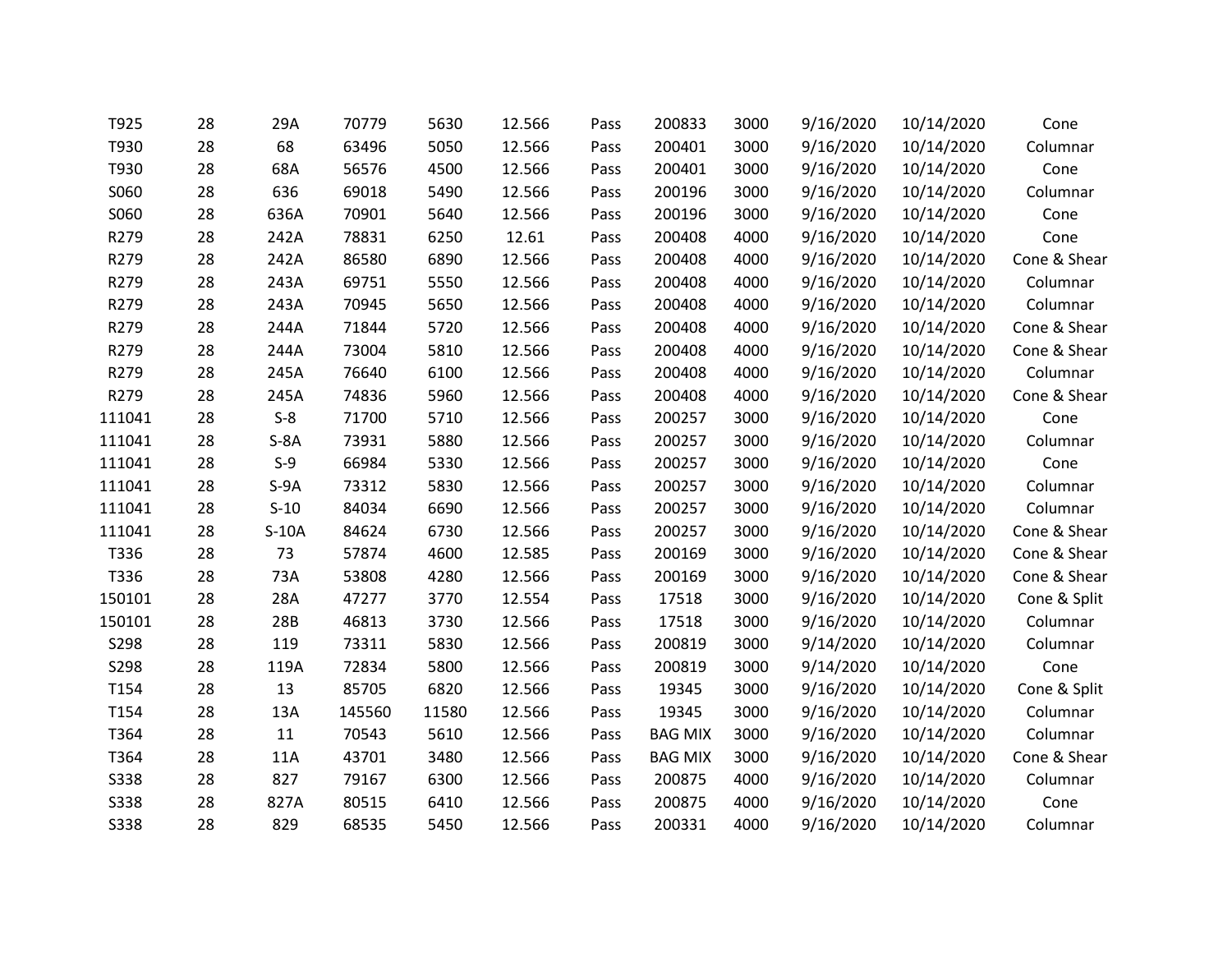| <b>S338</b> | 28 | 829A      | 66841  | 5320  | 12.566 | Pass | 200331 | 4000 | 9/16/2020 | 10/14/2020 | Columnar     |
|-------------|----|-----------|--------|-------|--------|------|--------|------|-----------|------------|--------------|
| DB1601      | 28 | 188       | 90017  | 7160  | 12.566 | Pass | 200936 | 3000 | 9/16/2020 | 10/14/2020 | Cone         |
| DB1601      | 28 | 188A      | 93403  | 7430  | 12.566 | Pass | 200936 | 3000 | 9/16/2020 | 10/14/2020 | Columnar     |
| M089        | 28 | 267       | 68185  | 5430  | 12.566 | Pass | 201085 | 3000 | 9/16/2020 | 10/14/2020 | Cone         |
| M089        | 28 | 267A      | 71297  | 5670  | 12.566 | Pass | 201085 | 3000 | 9/16/2020 | 10/14/2020 | Cone         |
| S009        | 28 | 50A       | 81560  | 6490  | 12.566 | Pass | 200206 | 3000 | 9/16/2020 | 10/14/2020 | Cone         |
| S009        | 28 | 50A       | 79689  | 6340  | 12.566 | Pass | 200206 | 3000 | 9/16/2020 | 10/14/2020 | Cone         |
| 106077      | 28 | 78A       | 53479  | 4260  | 12.566 | Pass | 200940 | 4000 | 9/16/2020 | 10/14/2020 | Columnar     |
| 106077      | 28 | 78A       | 53036  | 4220  | 12.566 | Pass | 200940 | 4000 | 9/16/2020 | 10/14/2020 | Columnar     |
| 106077      | 28 | 79A       | 70513  | 5610  | 12.566 | Pass | 200286 | 3000 | 9/16/2020 | 10/14/2020 | Cone & Shear |
| 106077      | 28 | 79A       | 66824  | 5320  | 12.566 | Pass | 200286 | 3000 | 9/16/2020 | 10/14/2020 | Cone & Shear |
| T079        | 28 | 184A      | 73508  | 5850  | 12.566 | Pass | 200065 | 3000 | 9/16/2020 | 10/14/2020 | Cone         |
| T079        | 28 | 184A      | 76086  | 6050  | 12.566 | Pass | 200065 | 3000 | 9/16/2020 | 10/14/2020 | Columnar     |
| T079        | 28 | 185       | 52126  | 4150  | 12.566 | Pass | 200067 | 3000 | 9/16/2020 | 10/14/2020 | Columnar     |
| T079        | 28 | 185A      | 55773  | 4440  | 12.566 | Pass | 200067 | 3000 | 9/16/2020 | 10/14/2020 | Cone & Shear |
| T369        | 28 | 28A       | 66017  | 5250  | 12.566 | Pass | 200630 | 3000 | 9/16/2020 | 10/14/2020 | Cone         |
| T369        | 28 | 28A       | 67931  | 5410  | 12.566 | Pass | 200630 | 3000 | 9/16/2020 | 10/14/2020 | Cone & Shear |
| CMGC03      | 28 | 8ARB      | 148497 | 11820 | 12.566 | Pass | 200031 | 8000 | 9/16/2020 | 10/14/2020 | Cone         |
| CMGC03      | 28 | 8ARB      | 139719 | 11120 | 12.566 | Pass | 200031 | 8000 | 9/16/2020 | 10/14/2020 | Cone         |
| U229        | 28 | 1A        | 63876  | 5080  | 12.566 | Pass | 200630 | 3000 | 9/16/2020 | 10/14/2020 | Cone & Shear |
| U229        | 28 | 1A        | 59470  | 4730  | 12.566 | Pass | 200630 | 3000 | 9/16/2020 | 10/14/2020 | Cone & Shear |
| R279        | 28 | 246A      | 55413  | 4410  | 12.566 | Pass | 200178 | 3000 | 9/16/2020 | 10/14/2020 | Cone & Shear |
| R279        | 28 | 246A      | 52996  | 4220  | 12.566 | Pass | 200178 | 3000 | 9/16/2020 | 10/14/2020 | Cone         |
| P230        | 28 | 1939      | 74279  | 5910  | 12.566 | Pass | 200154 | 3000 | 9/16/2020 | 10/14/2020 | Cone & Shear |
| P230        | 28 | 1939A     | 74746  | 5950  | 12.566 | Pass | 200154 | 3000 | 9/16/2020 | 10/14/2020 | Columnar     |
| T378        | 28 | 9         | 69116  | 5500  | 12.566 | Pass | 201079 | 4000 | 9/16/2020 | 10/14/2020 | Columnar     |
| T378        | 28 | <b>9A</b> | 64637  | 5140  | 12.566 | Pass | 201079 | 4000 | 9/16/2020 | 10/14/2020 | Cone         |
| T378        | 28 | 10        | 54415  | 4330  | 12.566 | Pass | 201079 | 4000 | 9/16/2020 | 10/14/2020 | Columnar     |
| T378        | 28 | 10A       | 52973  | 4220  | 12.566 | Pass | 201079 | 4000 | 9/16/2020 | 10/14/2020 | Cone & Split |
| DB1801      | 28 | 336       | 46729  | 3740  | 12.485 | Pass | 200392 | 3000 | 9/16/2020 | 10/14/2020 | Cone & Shear |
| DB1801      | 28 | 336A      | 100261 | 8030  | 12.485 | Pass | 200392 | 3000 | 9/16/2020 | 10/14/2020 | Cone         |
| DB1801      | 28 | 337       | 68931  | 5490  | 12.566 | Pass | 200169 | 3000 | 9/16/2020 | 10/14/2020 | Cone         |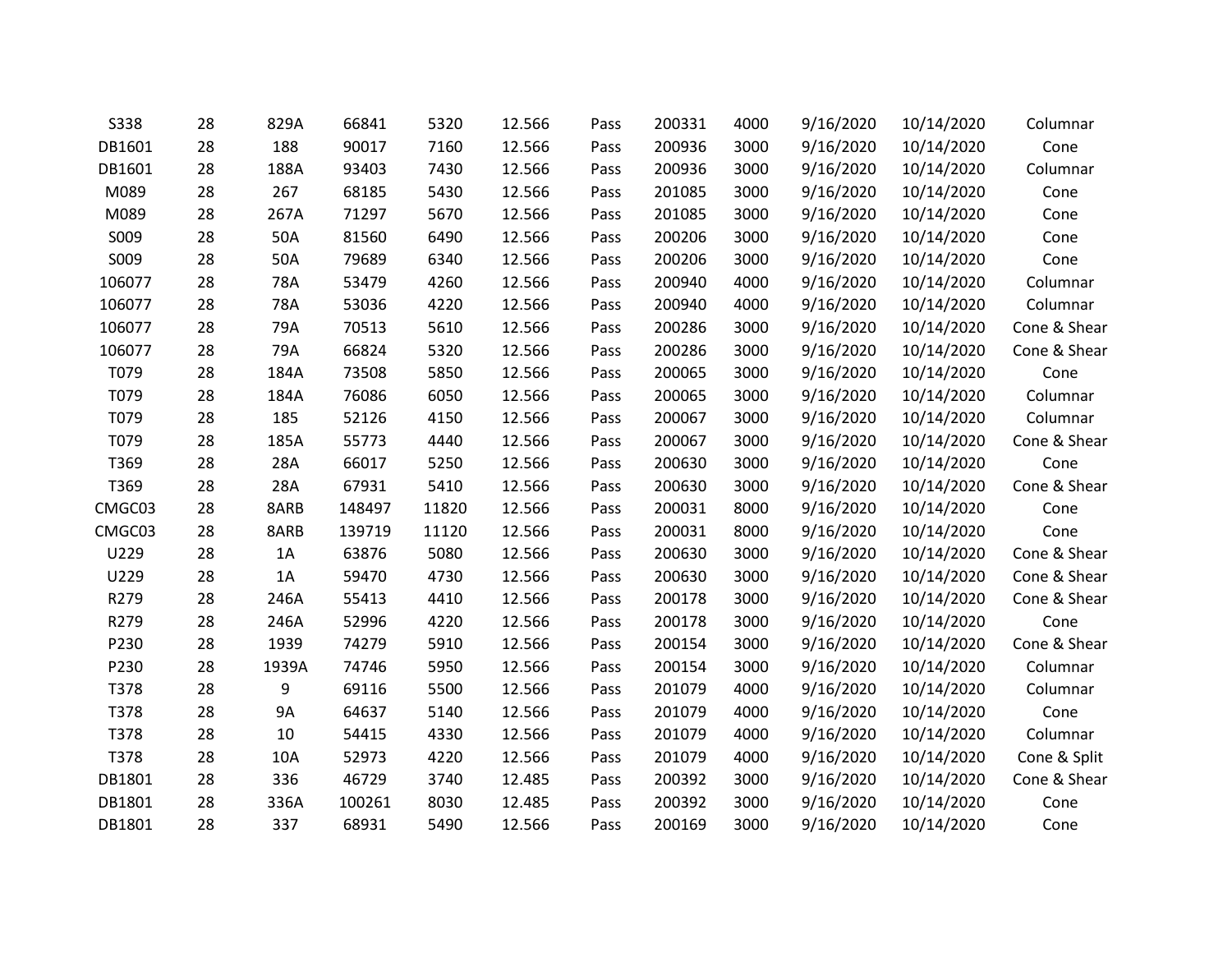| DB1801 | 28             | 337A      | 68398  | 5440   | 12.566 | Pass | 200169       | 3000 | 9/16/2020 | 10/14/2020 | Columnar     |
|--------|----------------|-----------|--------|--------|--------|------|--------------|------|-----------|------------|--------------|
| DB1801 | 28             | 339       | 78626  | 6260   | 12.566 | Pass | 200574       | 4000 | 9/16/2020 | 10/14/2020 | Columnar     |
| DB1801 | 28             | 339A      | 83496  | 6640   | 12.566 | Pass | 200574       | 4000 | 9/16/2020 | 10/14/2020 | Cone         |
| 121525 | 28             | 17        | 69787  | 5550   | 12.566 | Pass | 200049       | 3000 | 9/16/2020 | 10/14/2020 | Cone         |
| 121525 | 28             | 17A       | 73726  | 5870   | 12.566 | Pass | 200049       | 3000 | 9/16/2020 | 10/14/2020 | Columnar     |
| Q029   | 28             | 561A      | 62073  | 4940   | 12.566 | Pass | 201013       | 3000 | 9/16/2020 | 10/14/2020 | Columnar     |
| Q029   | 28             | 561A      | 63914  | 5090   | 12.566 | Pass | 201013       | 3000 | 9/16/2020 | 10/14/2020 | Cone & Shear |
| U155   | 28             | 12        | 97594  | 7770   | 12.566 | Pass | <b>GROUT</b> | 3000 | 9/16/2020 | 10/14/2020 | Cone         |
| U155   | 28             | 12A       | 102052 | 8120   | 12.566 | Pass | <b>GROUT</b> | 3000 | 9/16/2020 | 10/14/2020 | Columnar     |
| T932   | 28             | 41        | 52561  | 4180   | 12.566 | Pass | 200178       | 3000 | 9/16/2020 | 10/14/2020 | Columnar     |
| T932   | 28             | 41A       | 61328  | 4880   | 12.566 | Pass | 200178       | 3000 | 9/16/2020 | 10/14/2020 | Columnar     |
| T336   | 28             | 121       | 177513 | 14100  | 12.592 | Pass | 200724       | 9000 | 9/16/2020 | 10/14/2020 | Columnar     |
| T336   | 28             | 121A      | 181645 | 14450  | 12.566 | Pass | 200724       | 9000 | 9/16/2020 | 10/14/2020 | Cone         |
| T336   | 28             | 122       | 184494 | 14680  | 12.566 | Pass | 200724       | 9000 | 9/16/2020 | 10/14/2020 | Cone         |
| T336   | 28             | 122A      | 182033 | 14490  | 12.566 | Pass | 200724       | 9000 | 9/16/2020 | 10/14/2020 | Columnar     |
| T336   | 28             | 123       | 182296 | 14510  | 12.566 | Pass | 200724       | 9000 | 9/16/2020 | 10/14/2020 | Cone         |
| T336   | 28             | 123A      | 178354 | 14190  | 12.566 | Pass | 200724       | 9000 | 9/16/2020 | 10/14/2020 | Cone & Shear |
| 121512 | $\overline{7}$ | 5D        | 53234  | 4240   | 12.566 | Pass | 200110       | 3000 | 10/7/2020 | 10/14/2020 | Cone & Shear |
| 121512 | $\overline{7}$ | 5E        | 55634  | 4430   | 12.566 | Pass | 200110       | 3000 | 10/7/2020 | 10/14/2020 | Cone & Shear |
| P230   | 28             | 1940      | 147594 | 5260   | 28.039 | Pass | 200884       | 3000 | 9/16/2020 | 10/14/2020 | Columnar     |
| P230   | 28             | 1940A     | 153282 | 5420   | 28.274 | Pass | 200884       | 3000 | 9/16/2020 | 10/14/2020 | Cone & Shear |
| T210   | 7              | <b>8B</b> | 38029  | 3030   | 12.566 | Pass | 200190       | 3000 | 10/7/2020 | 10/14/2020 | Cone & Shear |
| DB1801 | 28             | 340       | 65525  | 5210   | 12.566 | Pass | 200648       | 4000 | 9/16/2020 | 10/14/2020 | Cone         |
| DB1801 | 28             | 340A      | 38422  | < 3060 | 12.566 | Fail | 200648       | 4000 | 9/16/2020 | 10/14/2020 | Cone & Shear |
| T925   | 28             | 31        | 65538  | 5220   | 12.566 | Pass | 200862       | 3000 | 9/17/2020 | 10/15/2020 | Shear        |
| T925   | 28             | 31A       | 62849  | 5000   | 12.566 | Pass | 200862       | 3000 | 9/17/2020 | 10/15/2020 | Cone         |
| S060   | 28             | 637       | 80448  | 6400   | 12.566 | Pass | 200196       | 3000 | 9/17/2020 | 10/15/2020 | Cone         |
| S060   | 28             | 637A      | 85068  | 6770   | 12.566 | Pass | 200196       | 3000 | 9/17/2020 | 10/15/2020 | Cone         |
| T358   | 28             | 4         | 61953  | 4930   | 12.566 | Pass | 200196       | 3000 | 9/17/2020 | 10/15/2020 | Columnar     |
| T358   | 28             | 4A        | 62082  | 4940   | 12.566 | Pass | 200196       | 3000 | 9/17/2020 | 10/15/2020 | Columnar     |
| T930   | 28             | 69        | 59108  | 4700   | 12.566 | Pass | 200401       | 3000 | 9/17/2020 | 10/15/2020 | Cone         |
| T930   | 28             | 69A       | 60311  | 4800   | 12.566 | Pass | 200401       | 3000 | 9/17/2020 | 10/15/2020 | Cone & Split |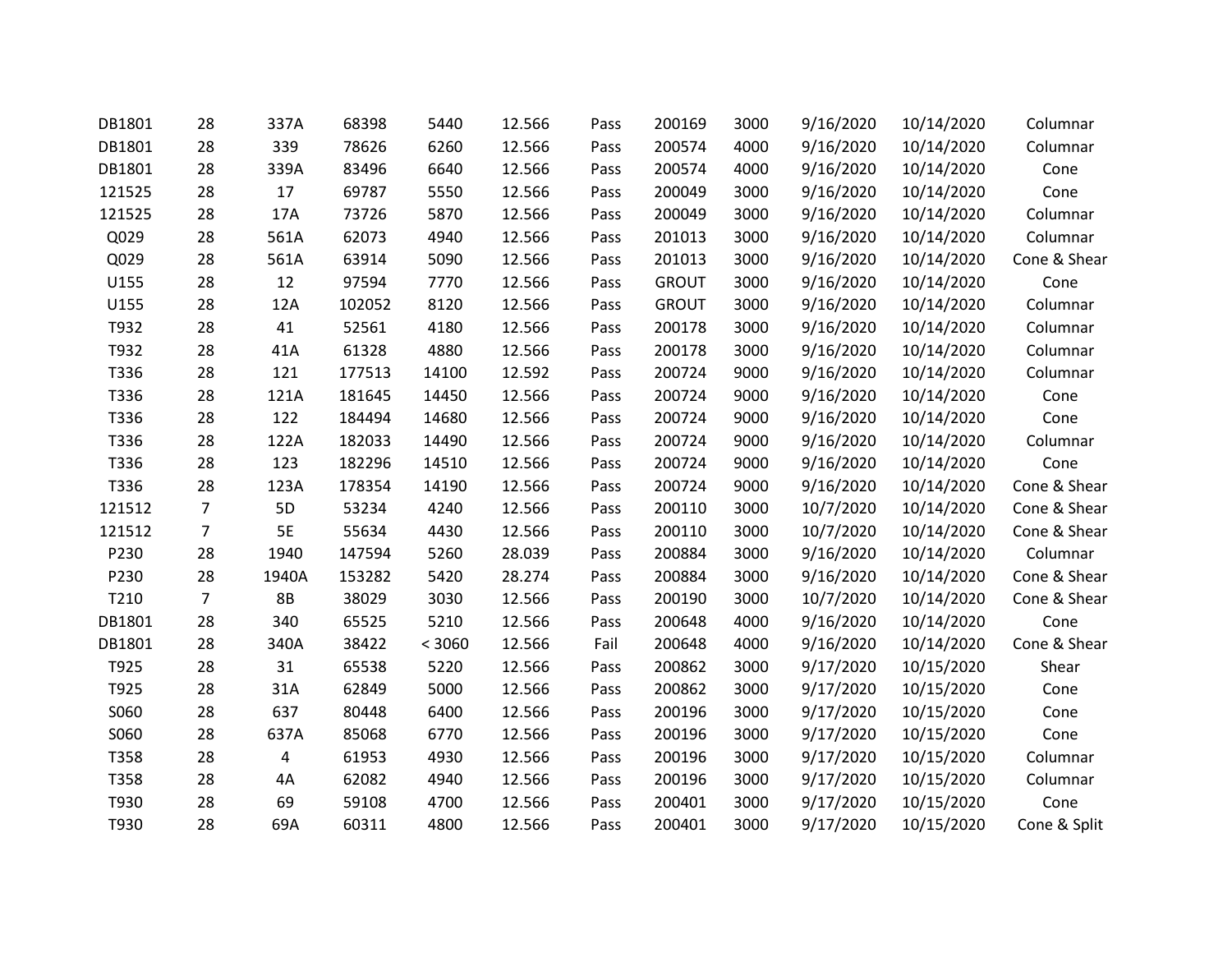| T293        | 28 | 16      | 40170  | 3200 | 12.566 | Pass | <b>BAG MIX</b> | 3000 | 9/17/2020 | 10/15/2020 | Cone         |
|-------------|----|---------|--------|------|--------|------|----------------|------|-----------|------------|--------------|
| T293        | 28 | 16A     | 41118  | 3270 | 12.566 | Pass | <b>BAG MIX</b> | 3000 | 9/17/2020 | 10/15/2020 | Cone & Shear |
| 111041      | 28 | $S-11$  | 68439  | 5450 | 12.566 | Pass | 200257         | 3000 | 9/17/2020 | 10/15/2020 | Cone         |
| 111041      | 28 | $S-11A$ | 64417  | 5130 | 12.566 | Pass | 200257         | 3000 | 9/17/2020 | 10/15/2020 | Cone & Shear |
| S182        | 28 | 56      | 56967  | 4530 | 12.566 | Pass | 200327         | 3000 | 9/17/2020 | 10/15/2020 | Cone         |
| S182        | 28 | 56A     | 59939  | 4770 | 12.566 | Pass | 200327         | 3000 | 9/17/2020 | 10/15/2020 | Cone         |
| T336        | 28 | 74      | 60264  | 4820 | 12.504 | Pass | 200169         | 3000 | 9/17/2020 | 10/15/2020 | Cone         |
| T336        | 28 | 74A     | 60529  | 4820 | 12.566 | Pass | 200169         | 3000 | 9/17/2020 | 10/15/2020 | Cone         |
| T011        | 28 | 68      | 70770  | 5630 | 12.566 | Pass | 200763         | 3000 | 9/17/2020 | 10/15/2020 | Cone & Shear |
| T011        | 28 | 68A     | 76086  | 6050 | 12.566 | Pass | 200763         | 3000 | 9/17/2020 | 10/15/2020 | Cone         |
| S298        | 28 | 120     | 48239  | 3780 | 12.756 | Pass | 200186         | 3000 | 9/17/2020 | 10/15/2020 | Columnar     |
| S298        | 28 | 120A    | 49265  | 3920 | 12.566 | Pass | 200186         | 3000 | 9/17/2020 | 10/15/2020 | Columnar     |
| T154        | 28 | 14      | 61432  | 4840 | 12.692 | Pass | 19345          | 3000 | 9/17/2020 | 10/15/2020 | Columnar     |
| T154        | 28 | 14A     | 88632  | 7050 | 12.566 | Pass | 19345          | 3000 | 9/17/2020 | 10/15/2020 | Columnar     |
| T154        | 28 | 15      | 112188 | 8930 | 12.566 | Pass | 19345          | 3000 | 9/17/2020 | 10/15/2020 | Cone         |
| T154        | 28 | 15A     | 122695 | 9760 | 12.566 | Pass | 19345          | 3000 | 9/17/2020 | 10/15/2020 | Cone & Shear |
| <b>S338</b> | 28 | 828     | 71994  | 5730 | 12.566 | Pass | 200875         | 4000 | 9/17/2020 | 10/15/2020 | Cone & Shear |
| <b>S338</b> | 28 | 828A    | 64431  | 5130 | 12.566 | Pass | 200875         | 4000 | 9/17/2020 | 10/15/2020 | Columnar     |
| <b>S338</b> | 28 | 830     | 66551  | 5300 | 12.566 | Pass | 200337         | 3000 | 9/17/2020 | 10/15/2020 | Cone & Shear |
| <b>S338</b> | 28 | 830A    | 64493  | 5130 | 12.566 | Pass | 200337         | 3000 | 9/17/2020 | 10/15/2020 | Cone & Shear |
| <b>S338</b> | 28 | 831     | 64109  | 5100 | 12.566 | Pass | 200330         | 3000 | 9/17/2020 | 10/15/2020 | Columnar     |
| <b>S338</b> | 28 | 831A    | 61769  | 4920 | 12.566 | Pass | 200330         | 3000 | 9/17/2020 | 10/15/2020 | Columnar     |
| R274        | 28 | 38      | 50784  | 4040 | 12.566 | Pass | 200189         | 3000 | 9/17/2020 | 10/15/2020 | Cone & Shear |
| R274        | 28 | 38A     | 51436  | 4090 | 12.566 | Pass | 200189         | 3000 | 9/17/2020 | 10/15/2020 | Columnar     |
| R279        | 28 | 247A    | 76263  | 6070 | 12.566 | Pass | 200408         | 4000 | 9/17/2020 | 10/15/2020 | Columnar     |
| R279        | 28 | 247A    | 80294  | 6390 | 12.566 | Pass | 200408         | 4000 | 9/17/2020 | 10/15/2020 | Cone & Shear |
| R279        | 28 | 248A    | 81009  | 6450 | 12.566 | Pass | 200408         | 4000 | 9/17/2020 | 10/15/2020 | Columnar     |
| R279        | 28 | 248A    | 81606  | 6490 | 12.566 | Pass | 200408         | 4000 | 9/17/2020 | 10/15/2020 | Columnar     |
| R279        | 28 | 249A    | 78554  | 6250 | 12.566 | Pass | 200408         | 4000 | 9/17/2020 | 10/15/2020 | Cone & Shear |
| R279        | 28 | 249A    | 73870  | 5880 | 12.566 | Pass | 200408         | 4000 | 9/17/2020 | 10/15/2020 | Cone & Shear |
| R279        | 28 | 250A    | 81825  | 6510 | 12.566 | Pass | 200408         | 4000 | 9/17/2020 | 10/15/2020 | Cone         |
| R279        | 28 | 250A    | 74667  | 5940 | 12.566 | Pass | 200408         | 4000 | 9/17/2020 | 10/15/2020 | Cone & Shear |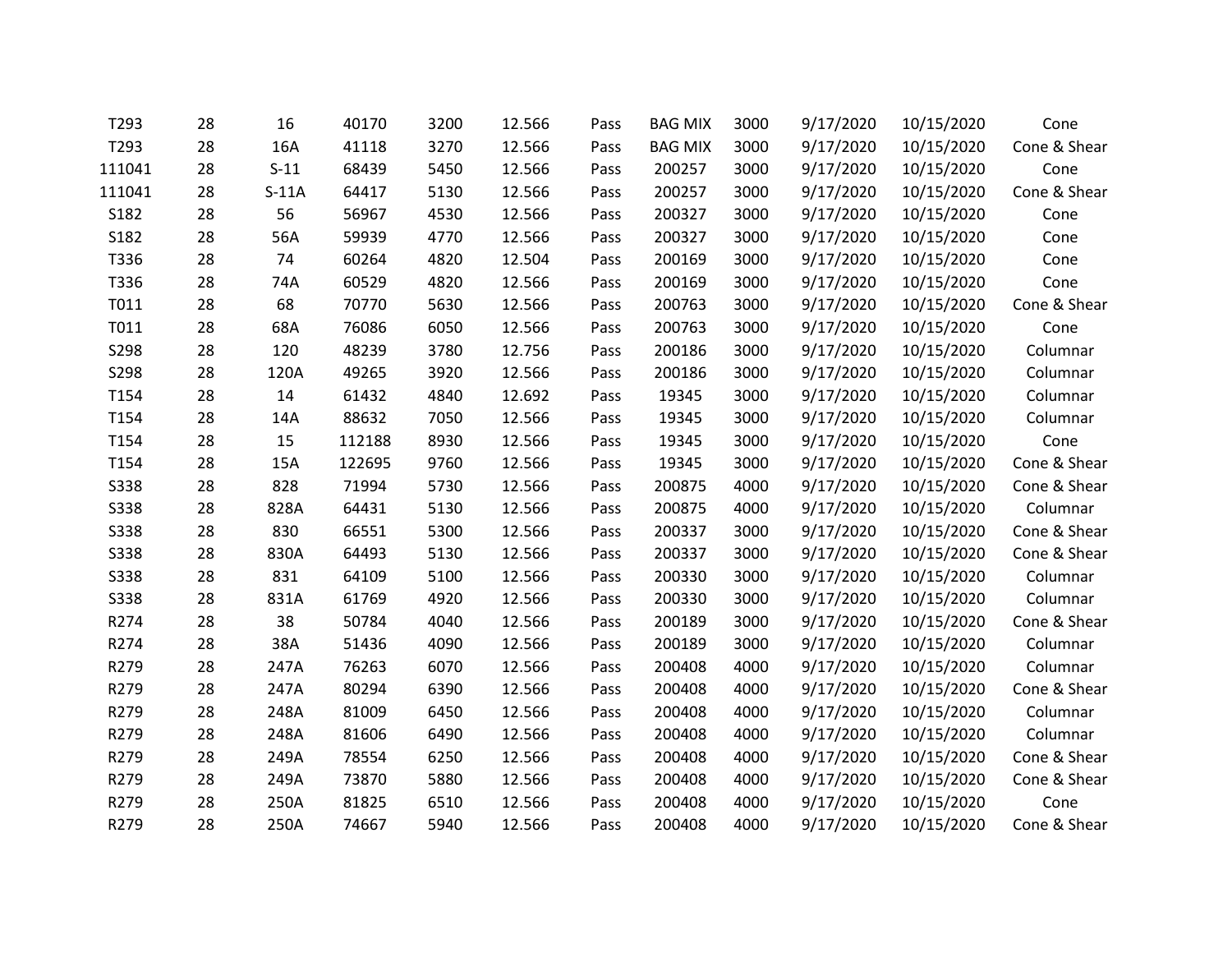| R279   | 28             | 251A           | 56792  | 4520   | 12.566 | Pass | 200178         | 3000 | 9/17/2020  | 10/15/2020 | Cone & Shear |
|--------|----------------|----------------|--------|--------|--------|------|----------------|------|------------|------------|--------------|
| R279   | 28             | 251A           | 56522  | 4500   | 12.566 | Pass | 200178         | 3000 | 9/17/2020  | 10/15/2020 | Columnar     |
| P230   | 28             | 1941           | 67936  | 5410   | 12.566 | Pass | 200154         | 3000 | 9/17/2020  | 10/15/2020 | Columnar     |
| P230   | 28             | 1941A          | 69751  | 5550   | 12.566 | Pass | 200154         | 3000 | 9/17/2020  | 10/15/2020 | Cone & Shear |
| T284   | 28             | 13             | 90623  | 7200   | 12.592 | Pass | 200846         | 4000 | 9/17/2020  | 10/15/2020 | Cone & Shear |
| T284   | 28             | 13A            | 90418  | 7200   | 12.566 | Pass | 200846         | 4000 | 9/17/2020  | 10/15/2020 | Cone & Shear |
| T378   | 28             | 11             | 140120 | 11150  | 12.566 | Pass | 201079         | 4000 | 9/17/2020  | 10/15/2020 | Cone         |
| T378   | 28             | 11A            | 56563  | 4500   | 12.566 | Pass | 201079         | 4000 | 9/17/2020  | 10/15/2020 | Cone & Shear |
| T378   | 28             | 12             | 89208  | 7100   | 12.566 | Pass | 201079         | 4000 | 9/17/2020  | 10/15/2020 | Cone         |
| T378   | 28             | 12A            | 105910 | 8430   | 12.566 | Pass | 201079         | 4000 | 9/17/2020  | 10/15/2020 | Cone         |
| T378   | 28             | 13             | 130483 | 10380  | 12.566 | Pass | 201079         | 4000 | 9/17/2020  | 10/15/2020 | Columnar     |
| T378   | 28             | 13A            | 148975 | 11860  | 12.566 | Pass | 201079         | 4000 | 9/17/2020  | 10/15/2020 | Cone         |
| DB1801 | 28             | 341            | 71879  | 5720   | 12.566 | Pass | 200925         | 4000 | 9/17/2020  | 10/15/2020 | Cone & Shear |
| DB1801 | 28             | 341A           | 70169  | 5580   | 12.566 | Pass | 200925         | 4000 | 9/17/2020  | 10/15/2020 | Columnar     |
| U128   | 28             | 6              | 65608  | 5220   | 12.566 | Pass | <b>BAG MIX</b> | 3000 | 9/17/2020  | 10/15/2020 | Columnar     |
| U128   | 28             | 6A             | 67529  | 5370   | 12.566 | Pass | <b>BAG MIX</b> | 3000 | 9/17/2020  | 10/15/2020 | Cone & Shear |
| T932   | 28             | 42             | 51253  | 4080   | 12.566 | Pass | 200178         | 3000 | 9/17/2020  | 10/15/2020 | Cone         |
| T932   | 28             | 42A            | 56243  | 4480   | 12.566 | Pass | 200178         | 3000 | 9/17/2020  | 10/15/2020 | Cone & Shear |
| S298   | 28             | 120D           | 45390  | 3600   | 12.617 | Pass | 200186         | 3000 | 9/17/2020  | 10/15/2020 | Cone & Shear |
| S298   | 28             | 120D           | 46338  | 3690   | 12.566 | Pass | 200186         | 3000 | 9/17/2020  | 10/15/2020 | Cone & Shear |
| U049   | $\overline{7}$ | 5B             | 60442  | 4810   | 12.566 | Pass | 200935         | 3000 | 10/8/2020  | 10/15/2020 | Columnar     |
| U049   | $\overline{7}$ | 5C             | 59575  | 4740   | 12.566 | Pass | 200935         | 3000 | 10/8/2020  | 10/15/2020 | Cone & Shear |
| U214   | 28             | $\overline{2}$ | 74950  | < 2660 | 28.18  | Fail | 201054         | 3000 | 9/17/2020  | 10/15/2020 | Cone         |
| U214   | 28             | 2A             | 78792  | < 2790 | 28.274 | Fail | 201054         | 3000 | 9/17/2020  | 10/15/2020 | Cone & Shear |
| U333   | 3              | $\mathbf{1}$   | 106900 | 8510   | 12.566 | Pass | 201111         | 3000 | 10/12/2020 | 10/15/2020 | Cone         |
| U333   | 3              | 1A             | 112055 | 8920   | 12.566 | Pass | 201111         | 3000 | 10/12/2020 | 10/15/2020 | Cone         |
| U911   | <b>18 HR</b>   | 9B             | 44860  | 3570   | 12.566 | Pass | 200189         | 3000 | 10/14/2020 | 10/15/2020 | Cone & Shear |
| U911   | <b>18 HR</b>   | 9C             | 46800  | 3720   | 12.566 | Pass | 200189         | 3000 | 10/14/2020 | 10/15/2020 | Cone & Shear |
| T358   | 28             | 5              | 64444  | 5100   | 12.642 | Pass | 200196         | 3000 | 9/18/2020  | 10/16/2020 | Cone & Shear |
| T358   | 28             | 5A             | 62609  | 4980   | 12.566 | Pass | 200196         | 3000 | 9/18/2020  | 10/16/2020 | Cone         |
| T930   | 28             | 70             | 55297  | 4400   | 12.566 | Pass | 200401         | 3000 | 9/18/2020  | 10/16/2020 | Columnar     |
| T930   | 28             | 70A            | 54984  | 4380   | 12.566 | Pass | 200401         | 3000 | 9/18/2020  | 10/16/2020 | Cone         |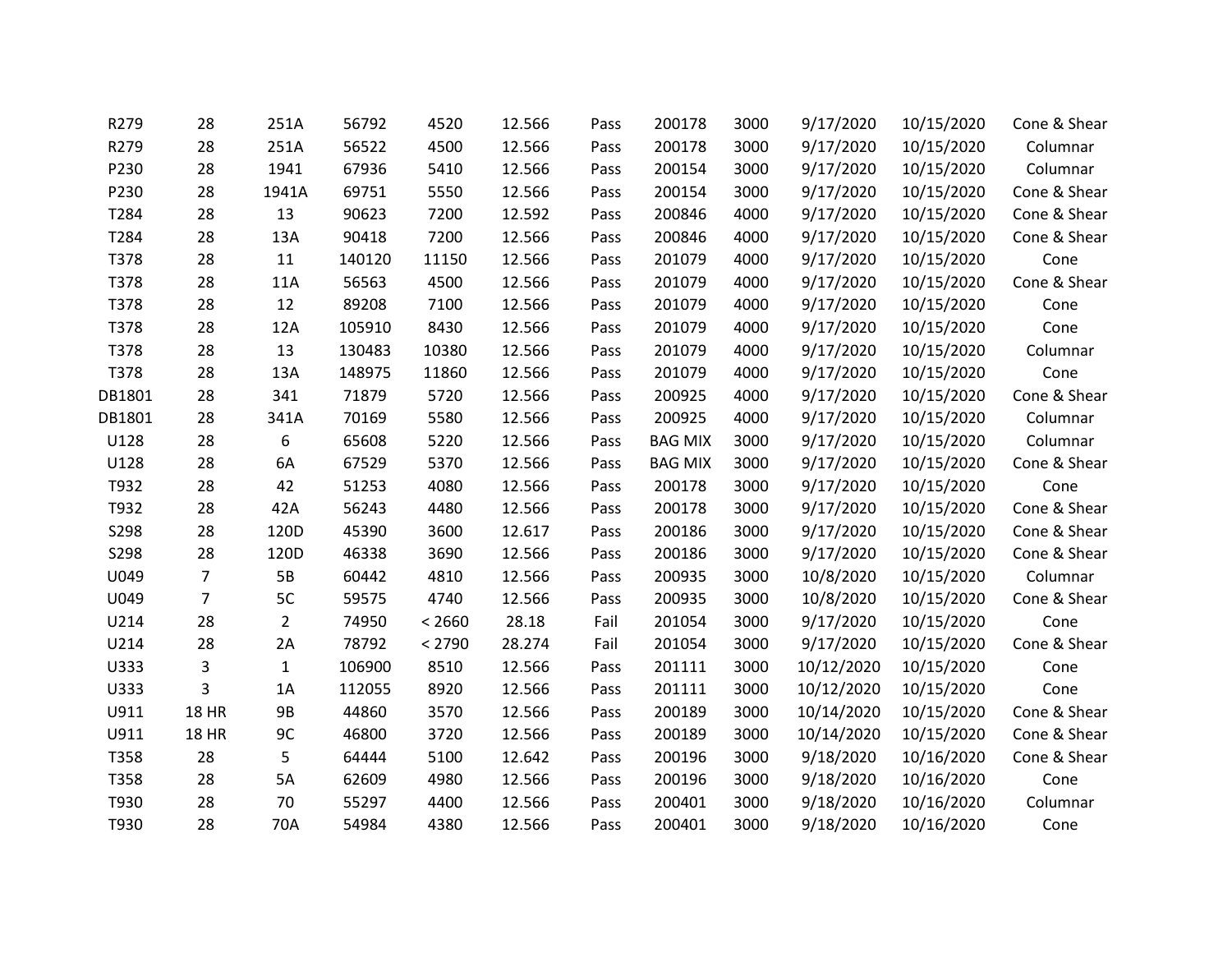| T335        | 28 | $\overline{2}$ | 55526  | 4420  | 12.566 | Pass | 200515 | 3000  | 9/18/2020 | 10/16/2020 | Cone         |
|-------------|----|----------------|--------|-------|--------|------|--------|-------|-----------|------------|--------------|
| T335        | 28 | 2A             | 53909  | 4290  | 12.566 | Pass | 200515 | 3000  | 9/18/2020 | 10/16/2020 | Columnar     |
| T154        | 28 | 16             | 133961 | 10660 | 12.566 | Pass | 19345  | 3000  | 9/18/2020 | 10/16/2020 | Cone & Split |
| T154        | 28 | 16A            | 90631  | 7210  | 12.566 | Pass | 19345  | 3000  | 9/18/2020 | 10/16/2020 | Cone         |
| S338        | 28 | 832            | 87558  | 6970  | 12.566 | Pass | 200875 | 4000  | 9/18/2020 | 10/16/2020 | Cone         |
| S338        | 28 | 832A           | 90104  | 7170  | 12.566 | Pass | 200875 | 4000  | 9/18/2020 | 10/16/2020 | Cone         |
| S338        | 28 | 833            | 75203  | 5980  | 12.566 | Pass | 200330 | 3000  | 9/18/2020 | 10/16/2020 | Cone         |
| S338        | 28 | 833A           | 75582  | 6010  | 12.566 | Pass | 200330 | 3000  | 9/18/2020 | 10/16/2020 | Cone & Shear |
| S009        | 28 | 51A            | 79041  | 6280  | 12.585 | Pass | 200217 | 3000  | 9/18/2020 | 10/16/2020 | Cone & Shear |
| S009        | 28 | 51A            | 83134  | 6620  | 12.566 | Pass | 200217 | 3000  | 9/18/2020 | 10/16/2020 | Cone & Shear |
| S272        | 28 | 85             | 74792  | 5900  | 12.667 | Pass | 201012 | 3000  | 9/18/2020 | 10/16/2020 | Cone         |
| S272        | 28 | 85A            | 76081  | 6050  | 12.566 | Pass | 201012 | 3000  | 9/18/2020 | 10/16/2020 | Cone         |
| T023        | 28 | 9 ARK          | 183909 | 14640 | 12.566 | Pass | 200046 | 10000 | 9/18/2020 | 10/16/2020 | Cone         |
| T023        | 28 | 9 ARK          | 171878 | 13680 | 12.566 | Pass | 200046 | 10000 | 9/18/2020 | 10/16/2020 | Cone & Split |
| 120789      | 28 | 2 ARB          | 165157 | 13140 | 12.566 | Pass | 200031 | 6000  | 9/18/2020 | 10/16/2020 | Cone         |
| 120789      | 28 | 2 ARB          | 153974 | 12250 | 12.566 | Pass | 200031 | 6000  | 9/18/2020 | 10/16/2020 | Cone         |
| S127        | 28 | 239            | 74490  | 5930  | 12.566 | Pass | 200040 | 3000  | 9/18/2020 | 10/16/2020 | Cone         |
| S127        | 28 | 239A           | 74046  | 5890  | 12.566 | Pass | 200040 | 3000  | 9/18/2020 | 10/16/2020 | Cone         |
| S060        | 28 | 638            | 71497  | 5690  | 12.566 | Pass | 200196 | 3000  | 9/18/2020 | 10/16/2020 | Columnar     |
| S060        | 28 | 638A           | 65648  | 5220  | 12.566 | Pass | 200196 | 3000  | 9/18/2020 | 10/16/2020 | Cone & Shear |
| S060        | 28 | 639            | 89809  | 7150  | 12.566 | Pass | 200197 | 3000  | 9/18/2020 | 10/16/2020 | Cone         |
| S060        | 28 | 639A           | 92345  | 7350  | 12.566 | Pass | 200197 | 3000  | 9/18/2020 | 10/16/2020 | Columnar     |
| 121512      | 28 | 4              | 71520  | 5690  | 12.566 | Pass | 200896 | 4000  | 9/18/2020 | 10/16/2020 | Cone         |
| 121512      | 28 | 4A             | 75626  | 6020  | 12.566 | Pass | 200896 | 4000  | 9/18/2020 | 10/16/2020 | Columnar     |
| <b>S338</b> | 28 | 73             | 59917  | 4770  | 12.566 | Pass | 200337 | 3000  | 9/18/2020 | 10/16/2020 | Cone & Shear |
| <b>S338</b> | 28 | 73A            | 66652  | 5300  | 12.566 | Pass | 200337 | 3000  | 9/18/2020 | 10/16/2020 | Columnar     |
| P230        | 28 | 1942           | 69339  | 5520  | 12.566 | Pass | 200154 | 3000  | 9/18/2020 | 10/16/2020 | Cone         |
| P230        | 28 | 1942A          | 66001  | 5250  | 12.566 | Pass | 200154 | 3000  | 9/18/2020 | 10/16/2020 | Columnar     |
| T336        | 28 | 75             | 44792  | 3560  | 12.566 | Pass | 200169 | 3000  | 9/18/2020 | 10/16/2020 | Cone & Shear |
| T336        | 28 | 75A            | 45682  | 3640  | 12.566 | Pass | 200169 | 3000  | 9/18/2020 | 10/16/2020 | Cone & Shear |
| DB1801      | 28 | 343            | 71597  | 5700  | 12.566 | Pass | 200648 | 3000  | 9/18/2020 | 10/16/2020 | Cone         |
| DB1801      | 28 | 343A           | 72438  | 5760  | 12.566 | Pass | 200648 | 3000  | 9/18/2020 | 10/16/2020 | Columnar     |